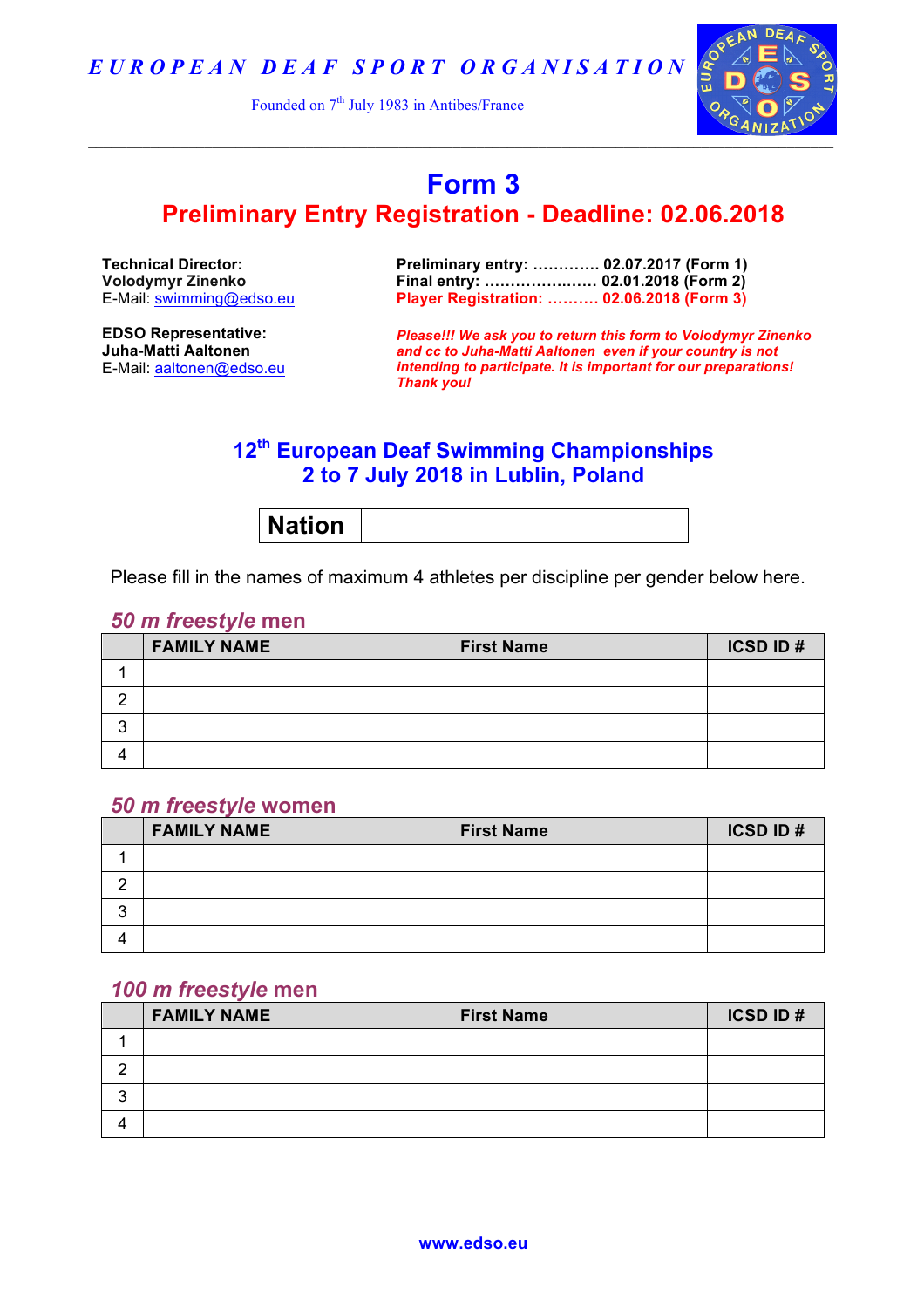

# *100 m freestyle wo***men**

| <b>FAMILY NAME</b> | <b>First Name</b> | ICSD ID# |
|--------------------|-------------------|----------|
|                    |                   |          |
|                    |                   |          |
|                    |                   |          |
|                    |                   |          |

## *200 m freestyle* **men**

|   | <b>FAMILY NAME</b> | <b>First Name</b> | ICSD ID# |
|---|--------------------|-------------------|----------|
|   |                    |                   |          |
|   |                    |                   |          |
| ◠ |                    |                   |          |
|   |                    |                   |          |

# *200 m freestyle wo***men**

|   | <b>FAMILY NAME</b> | <b>First Name</b> | ICSD ID# |
|---|--------------------|-------------------|----------|
|   |                    |                   |          |
|   |                    |                   |          |
| ◠ |                    |                   |          |
|   |                    |                   |          |

## *400 m freestyle* **men**

|         | <b>FAMILY NAME</b> | <b>First Name</b> | ICSD ID# |
|---------|--------------------|-------------------|----------|
|         |                    |                   |          |
|         |                    |                   |          |
| n<br>τ. |                    |                   |          |
|         |                    |                   |          |

# *400 m freestyle wo***men**

|   | <b>FAMILY NAME</b> | <b>First Name</b> | ICSD ID# |
|---|--------------------|-------------------|----------|
|   |                    |                   |          |
|   |                    |                   |          |
| ┍ |                    |                   |          |
|   |                    |                   |          |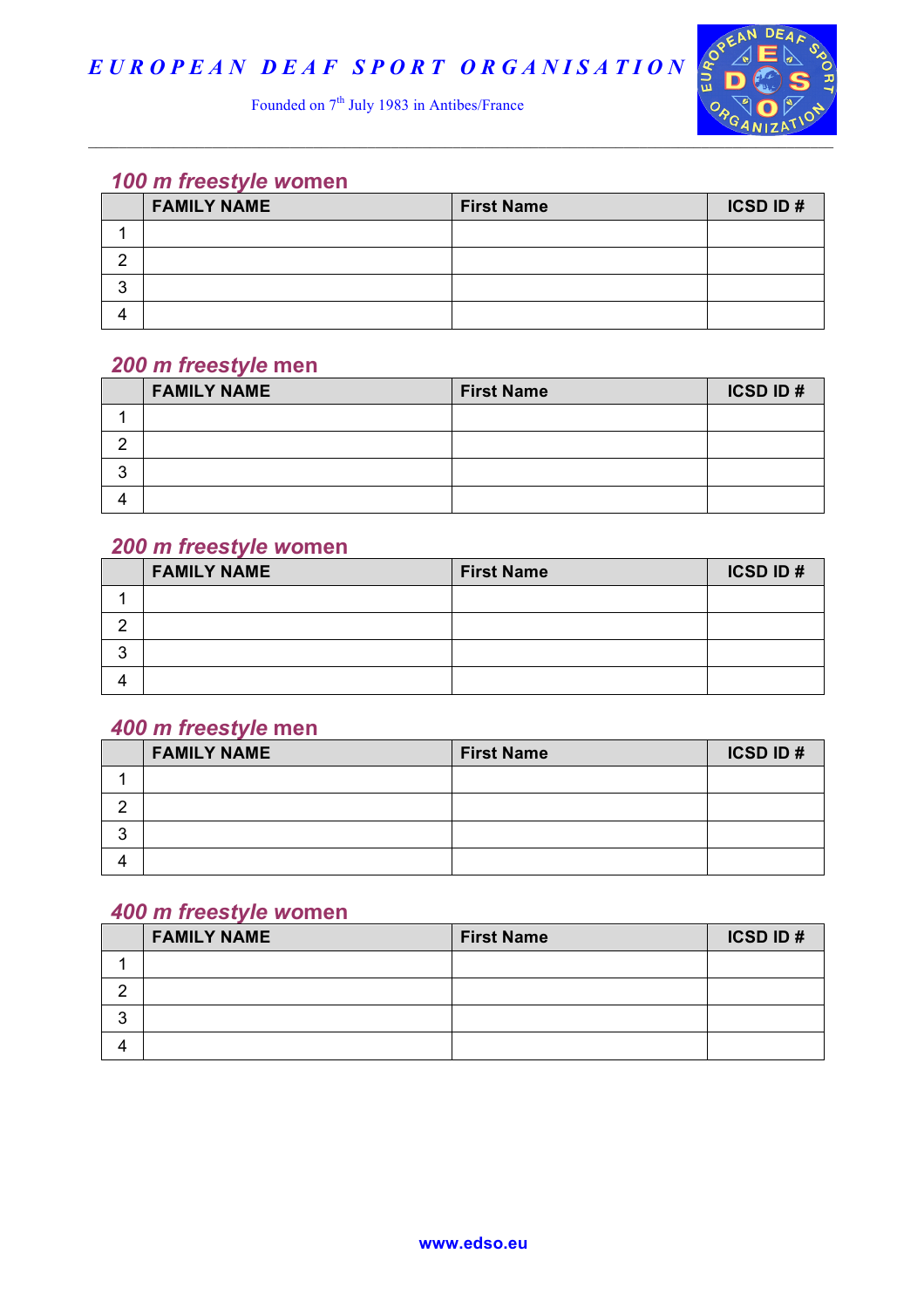

## *800 m free wo***men**

|   | <b>FAMILY NAME</b> | <b>First Name</b> | ICSD ID# |
|---|--------------------|-------------------|----------|
|   |                    |                   |          |
|   |                    |                   |          |
| c |                    |                   |          |
|   |                    |                   |          |

#### *1500 m free* **men**

|   | <b>FAMILY NAME</b> | <b>First Name</b> | ICSD ID# |
|---|--------------------|-------------------|----------|
|   |                    |                   |          |
|   |                    |                   |          |
| ┍ |                    |                   |          |
|   |                    |                   |          |

#### *50 m breaststroke men*

|   | <b>FAMILY NAME</b> | <b>First Name</b> | ICSD ID# |
|---|--------------------|-------------------|----------|
|   |                    |                   |          |
|   |                    |                   |          |
| ┍ |                    |                   |          |
|   |                    |                   |          |

### *50 m breaststroke women*

|         | <b>FAMILY NAME</b> | <b>First Name</b> | ICSD ID# |
|---------|--------------------|-------------------|----------|
|         |                    |                   |          |
|         |                    |                   |          |
| n<br>τ. |                    |                   |          |
|         |                    |                   |          |

# *100 m breaststroke men*

|   | <b>FAMILY NAME</b> | <b>First Name</b> | ICSD ID# |
|---|--------------------|-------------------|----------|
|   |                    |                   |          |
|   |                    |                   |          |
| ┍ |                    |                   |          |
|   |                    |                   |          |

#### *100 m breaststroke women*

|   | <b>FAMILY NAME</b> | <b>First Name</b> | ICSD ID# |
|---|--------------------|-------------------|----------|
|   |                    |                   |          |
|   |                    |                   |          |
| ັ |                    |                   |          |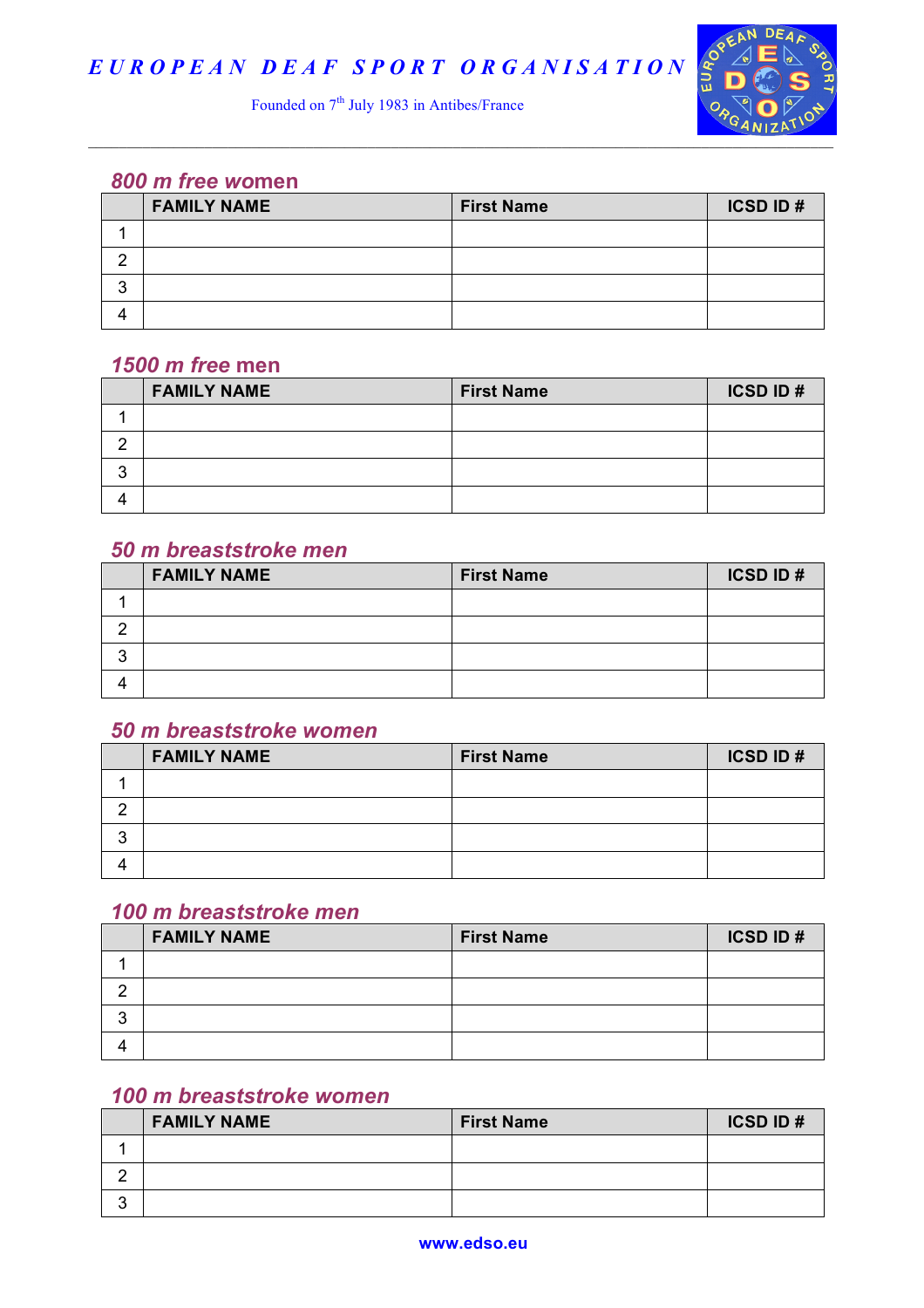

Founded on 7<sup>th</sup> July 1983 in Antibes/France

#### *200 m breaststroke men*

|   | <b>FAMILY NAME</b> | <b>First Name</b> | ICSD ID# |
|---|--------------------|-------------------|----------|
|   |                    |                   |          |
|   |                    |                   |          |
| ┍ |                    |                   |          |
|   |                    |                   |          |

## *200 m breaststroke women*

|        | <b>FAMILY NAME</b> | <b>First Name</b> | ICSD ID# |
|--------|--------------------|-------------------|----------|
|        |                    |                   |          |
|        |                    |                   |          |
| ◠<br>J |                    |                   |          |
|        |                    |                   |          |

### *50 m backststroke men*

|         | <b>FAMILY NAME</b> | <b>First Name</b> | ICSD ID# |
|---------|--------------------|-------------------|----------|
|         |                    |                   |          |
|         |                    |                   |          |
| n<br>τ. |                    |                   |          |
|         |                    |                   |          |

## *50 m backststroke women*

|         | <b>FAMILY NAME</b> | <b>First Name</b> | ICSD ID# |
|---------|--------------------|-------------------|----------|
|         |                    |                   |          |
|         |                    |                   |          |
| n<br>τ. |                    |                   |          |
|         |                    |                   |          |

### *100 m backststroke men*

|        | <b>FAMILY NAME</b> | <b>First Name</b> | ICSD ID# |
|--------|--------------------|-------------------|----------|
|        |                    |                   |          |
|        |                    |                   |          |
| ◠<br>J |                    |                   |          |
|        |                    |                   |          |

# *100 m backststroke women*

| <b>FAMILY NAME</b> | <b>First Name</b> | <b>ICSD ID#</b> |
|--------------------|-------------------|-----------------|
|                    |                   |                 |
|                    |                   |                 |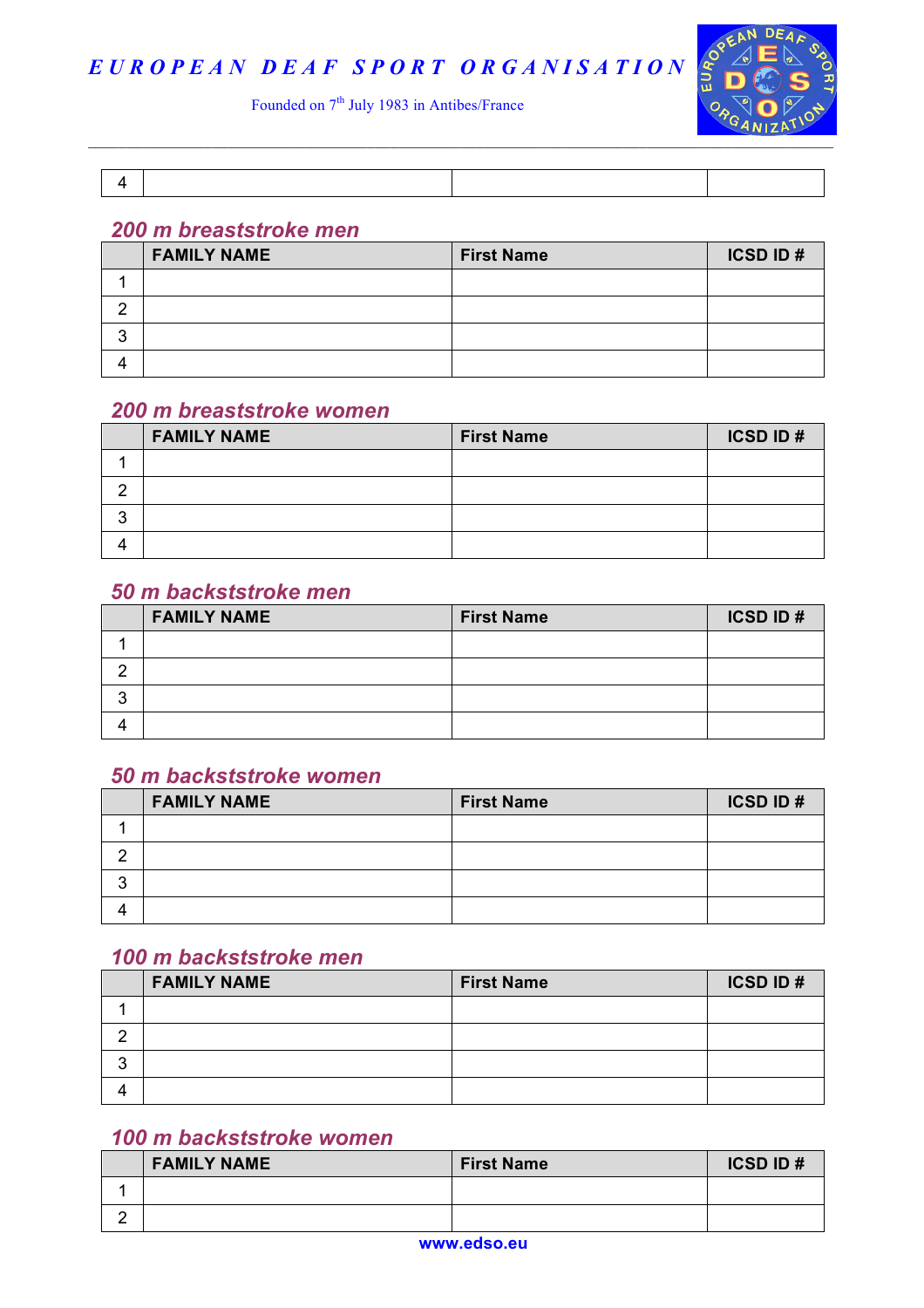

Founded on 7<sup>th</sup> July 1983 in Antibes/France

## *200 m backststroke men*

| <b>FAMILY NAME</b> | <b>First Name</b> | ICSD ID# |
|--------------------|-------------------|----------|
|                    |                   |          |
|                    |                   |          |
|                    |                   |          |
|                    |                   |          |

## *200 m backststroke women*

|   | <b>FAMILY NAME</b> | <b>First Name</b> | ICSD ID# |
|---|--------------------|-------------------|----------|
|   |                    |                   |          |
|   |                    |                   |          |
| , |                    |                   |          |
|   |                    |                   |          |

# *50 m butterfly men*

|   | <b>FAMILY NAME</b> | <b>First Name</b> | ICSD ID# |
|---|--------------------|-------------------|----------|
|   |                    |                   |          |
|   |                    |                   |          |
| n |                    |                   |          |
|   |                    |                   |          |

### *50 m butterfly women*

|        | <b>FAMILY NAME</b> | <b>First Name</b> | ICSD ID# |
|--------|--------------------|-------------------|----------|
|        |                    |                   |          |
|        |                    |                   |          |
| ◠<br>w |                    |                   |          |
|        |                    |                   |          |

### *100 m butterfly men*

|         | <b>FAMILY NAME</b> | <b>First Name</b> | ICSD ID# |
|---------|--------------------|-------------------|----------|
|         |                    |                   |          |
|         |                    |                   |          |
| ◠<br>τ. |                    |                   |          |
|         |                    |                   |          |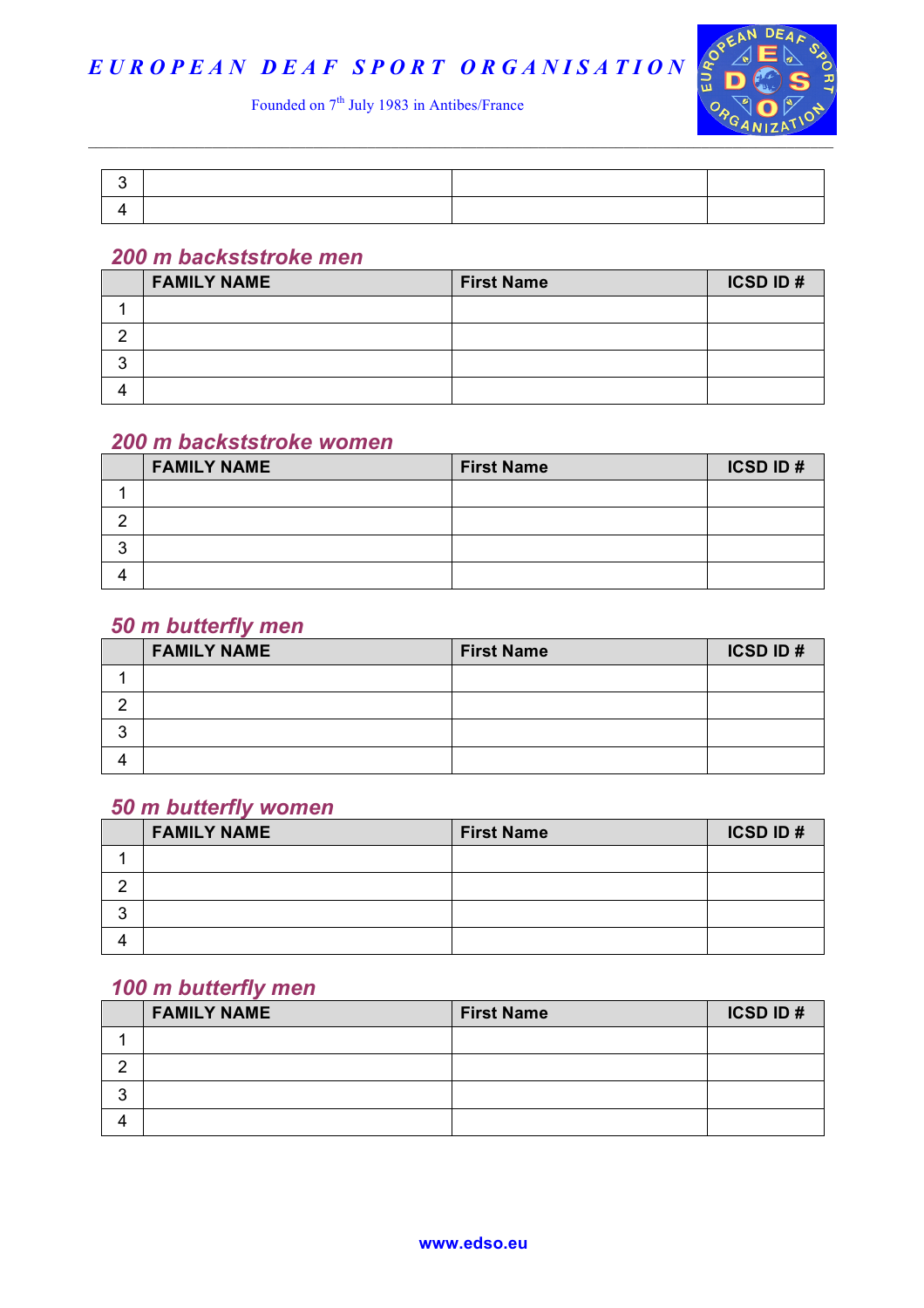

# *100 m butterfly women*

| <b>FAMILY NAME</b> | <b>First Name</b> | ICSD ID# |
|--------------------|-------------------|----------|
|                    |                   |          |
|                    |                   |          |
|                    |                   |          |
|                    |                   |          |

## 200 m butterfly men

| <b>FAMILY NAME</b> | <b>First Name</b> | ICSD ID# |
|--------------------|-------------------|----------|
|                    |                   |          |
|                    |                   |          |
|                    |                   |          |
|                    |                   |          |

# *200 m butterfly women*

|   | <b>FAMILY NAME</b> | <b>First Name</b> | ICSD ID# |
|---|--------------------|-------------------|----------|
|   |                    |                   |          |
|   |                    |                   |          |
| ◠ |                    |                   |          |
|   |                    |                   |          |

## *200 individual medley men*

|        | <b>FAMILY NAME</b> | <b>First Name</b> | ICSD ID# |
|--------|--------------------|-------------------|----------|
|        |                    |                   |          |
|        |                    |                   |          |
| ◠<br>J |                    |                   |          |
|        |                    |                   |          |

### *200 individual medley women*

|         | <b>FAMILY NAME</b> | <b>First Name</b> | ICSD ID# |
|---------|--------------------|-------------------|----------|
|         |                    |                   |          |
|         |                    |                   |          |
| ≏<br>J. |                    |                   |          |
|         |                    |                   |          |

# *400 individual medley men*

|        | <b>FAMILY NAME</b> | <b>First Name</b> | ICSD ID# |
|--------|--------------------|-------------------|----------|
|        |                    |                   |          |
|        |                    |                   |          |
| ົ<br>ັ |                    |                   |          |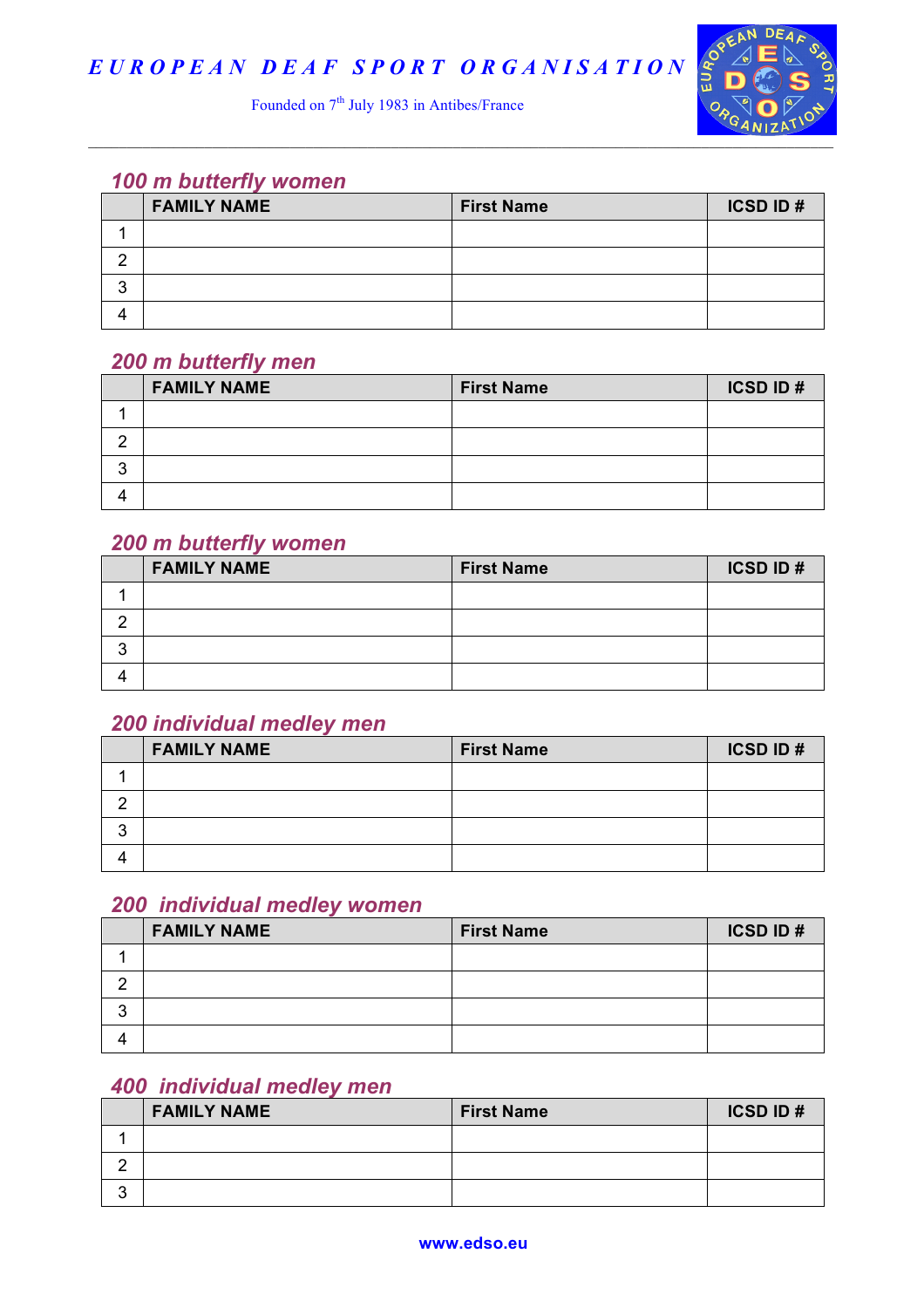

Founded on  $7<sup>th</sup>$  July 1983 in Antibes/France

### *400 individual medley women*

|   | <b>FAMILY NAME</b> | <b>First Name</b> | ICSD ID# |
|---|--------------------|-------------------|----------|
|   |                    |                   |          |
|   |                    |                   |          |
| , |                    |                   |          |
|   |                    |                   |          |

#### **Relay races**

#### *4 x 100 freestyle relay men*

| <b>Team</b> | Yes/No |
|-------------|--------|
|             |        |

### *4 x 100 freestyle relay women*

| Team |  | Yes/No |
|------|--|--------|
|      |  |        |

## *4 x 200 freestyle relay men*

| Team |  | Yes/No |
|------|--|--------|
|      |  |        |

### *4 x 200 freestyle relay women*

| <b>Team</b> |  | Yes/No |
|-------------|--|--------|
|             |  |        |

### *4 x 100 medley relay men*

| Team | Yes/No |
|------|--------|
|      |        |

#### *4 x 100 medley relay women*

| Team |  | Yes/No |
|------|--|--------|
|      |  |        |

## *4 x 100 mixed freestyle relay*

| ſeam | Yes/No |
|------|--------|
|      |        |

# *4 x 100 mixed medley relay*

| Team | Yes/No |
|------|--------|
|      |        |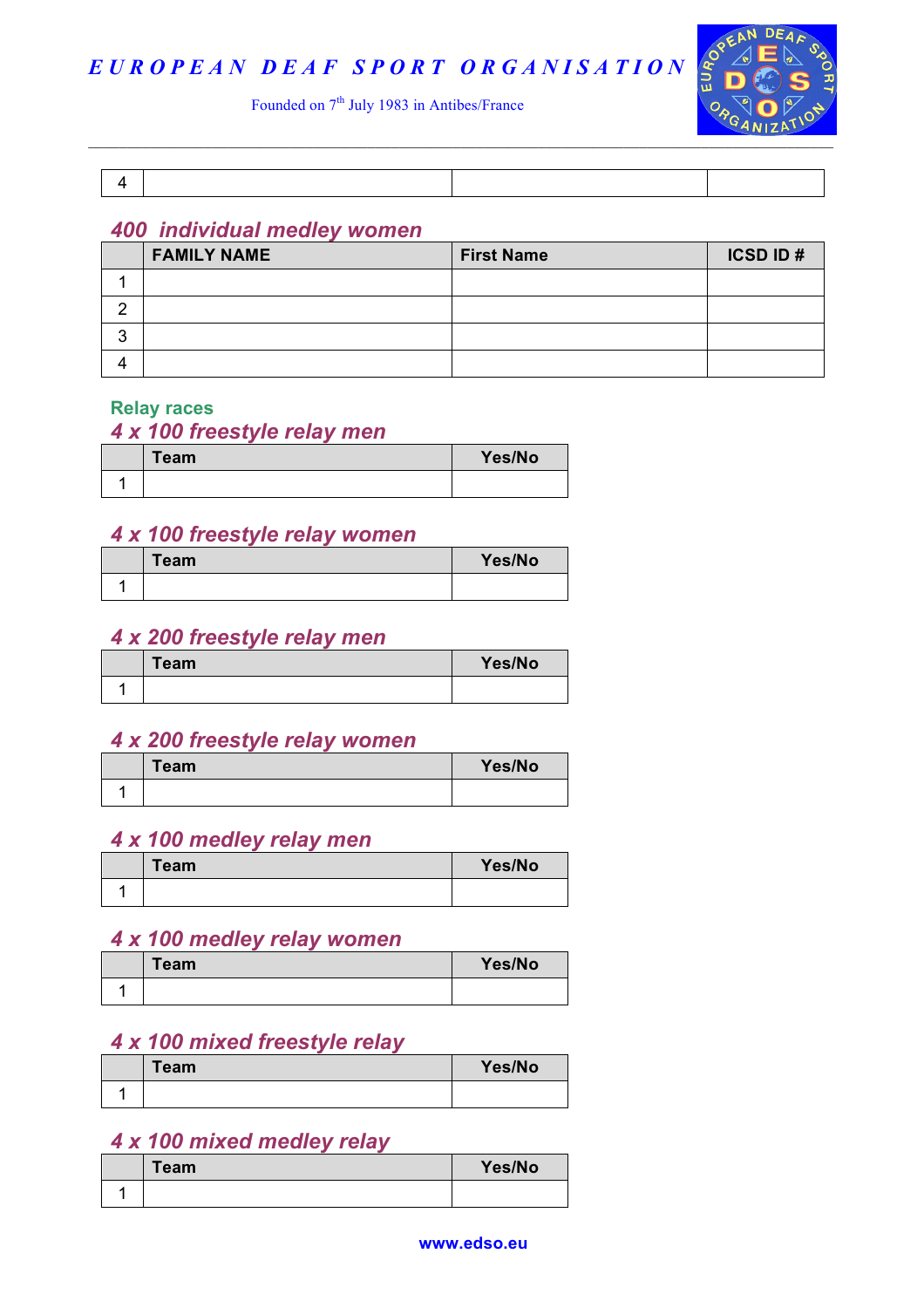

Founded on  $7^{\text{th}}$  July 1983 in Antibes/France

|                         | <b>Men</b>         |                   |                 |  |  |  |
|-------------------------|--------------------|-------------------|-----------------|--|--|--|
|                         | <b>FAMILY NAME</b> | <b>First Name</b> | <b>ICSD ID#</b> |  |  |  |
| $\mathbf 1$             |                    |                   |                 |  |  |  |
| $\mathbf 2$             |                    |                   |                 |  |  |  |
| $\mathfrak{S}$          |                    |                   |                 |  |  |  |
| $\overline{\mathbf{4}}$ |                    |                   |                 |  |  |  |
| $\sqrt{5}$              |                    |                   |                 |  |  |  |
| $\,6\,$                 |                    |                   |                 |  |  |  |
| $\overline{7}$          |                    |                   |                 |  |  |  |
| $\bf 8$                 |                    |                   |                 |  |  |  |
| $\boldsymbol{9}$        |                    |                   |                 |  |  |  |
| 10                      |                    |                   |                 |  |  |  |
| $11$                    |                    |                   |                 |  |  |  |
| 12                      |                    |                   |                 |  |  |  |
| 13                      |                    |                   |                 |  |  |  |
| 14                      |                    |                   |                 |  |  |  |
| 15                      |                    |                   |                 |  |  |  |
| 16                      |                    |                   |                 |  |  |  |
| $17$                    |                    |                   |                 |  |  |  |
| 18                      |                    |                   |                 |  |  |  |
| $19$                    |                    |                   |                 |  |  |  |
| 20                      |                    |                   |                 |  |  |  |
| 21                      |                    |                   |                 |  |  |  |
| 22                      |                    |                   |                 |  |  |  |
| 23                      |                    |                   |                 |  |  |  |
| 24                      |                    |                   |                 |  |  |  |
| 25                      |                    |                   |                 |  |  |  |
|                         |                    |                   |                 |  |  |  |
| 26                      |                    |                   |                 |  |  |  |

#### **Women**

|                | <b>FAMILY NAME</b> | <b>First Name</b> | ICSD ID# |
|----------------|--------------------|-------------------|----------|
|                |                    |                   |          |
| $\overline{2}$ |                    |                   |          |
| 3              |                    |                   |          |
| 4              |                    |                   |          |
| 5              |                    |                   |          |
| 6              |                    |                   |          |
| 7              |                    |                   |          |
| 8              |                    |                   |          |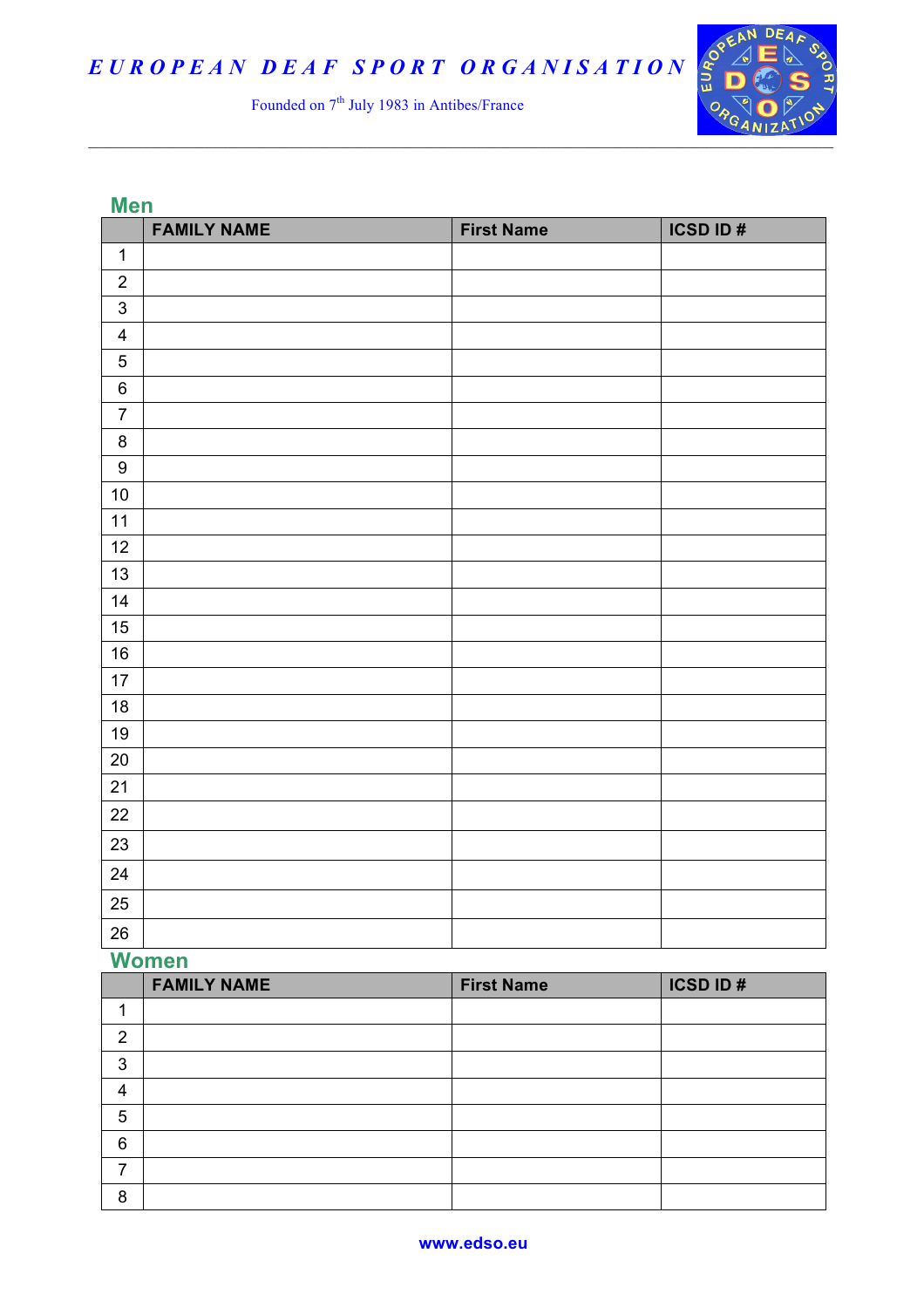

Founded on  $7<sup>th</sup>$  July 1983 in Antibes/France

| $\boldsymbol{9}$ |  |  |
|------------------|--|--|
| $10$             |  |  |
| 11               |  |  |
| 12               |  |  |
| 13               |  |  |
| 14               |  |  |
| 15               |  |  |
| 16               |  |  |
| 17               |  |  |
| 18               |  |  |
| 19               |  |  |
| 20               |  |  |
| 21               |  |  |
| 22               |  |  |
| 23               |  |  |
| 24               |  |  |
| 25               |  |  |
| 26               |  |  |

#### **Officials**

|   | <b>FAMILY NAME</b> | <b>First Name</b> | <b>Position</b> |
|---|--------------------|-------------------|-----------------|
|   |                    |                   |                 |
| 2 |                    |                   |                 |
| 3 |                    |                   |                 |
|   |                    |                   |                 |
| 5 |                    |                   |                 |
| 6 |                    |                   |                 |
|   |                    |                   |                 |

**The position of each official must be entered. For example: President , Leader, Coach, Assistant Coach, Doctor, Physiotherapist, or Interpreter**

## **Our delegates will attend the Technical Meeting, they are:**

|               | <b>FAMILY NAME</b> | <b>First Name</b> | <b>Position</b> |              |
|---------------|--------------------|-------------------|-----------------|--------------|
| . .           |                    |                   |                 | Deaf         |
| ົ<br><u>.</u> |                    |                   |                 | Deaf/Hearing |

#### **DECLARATION**

*On behalf of our players and officials we declare that we have read and will comply with the regulations for the EDSO Competitions and the information provided by us in this form is accurate to our knowledge.*